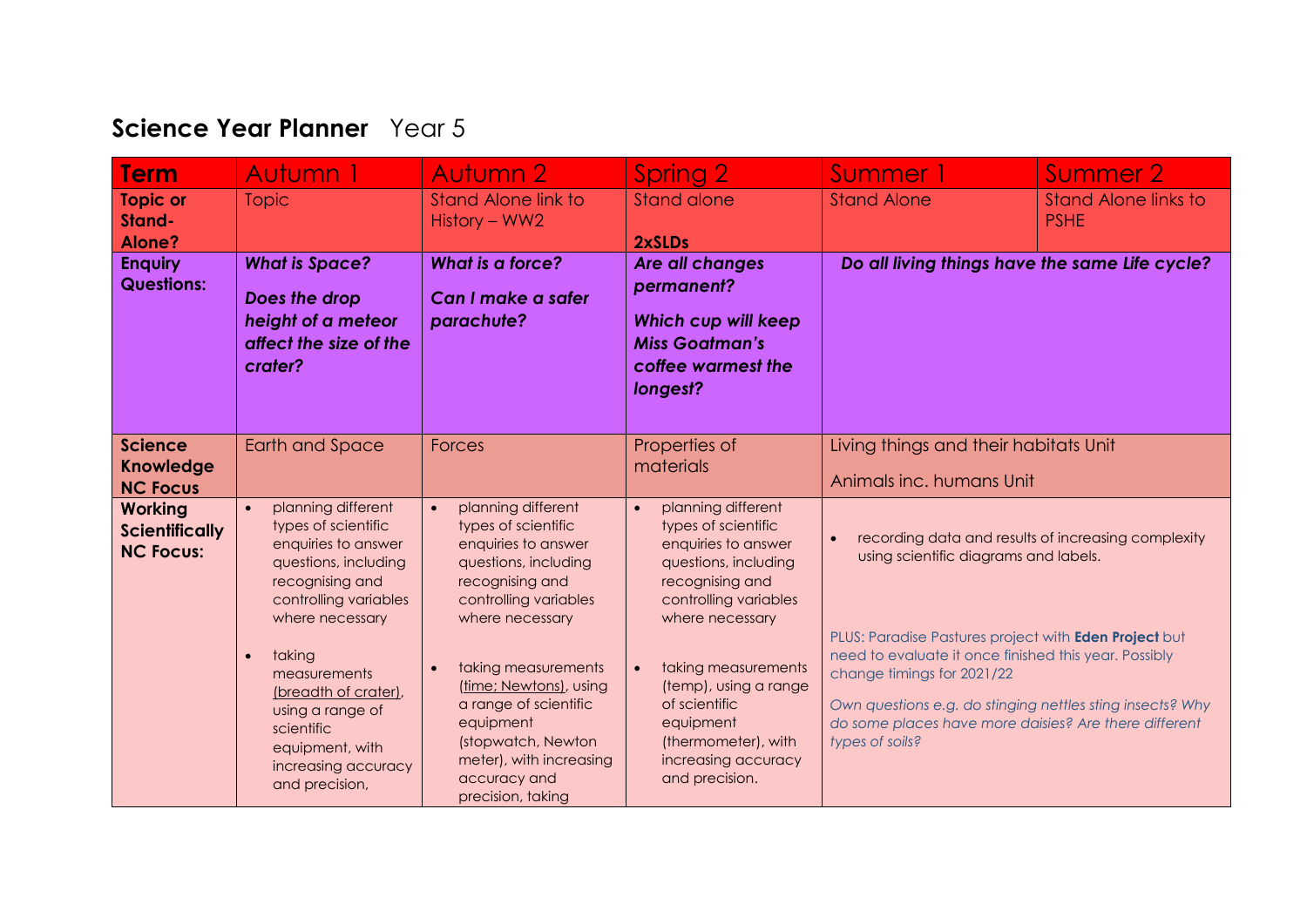| planning different types of scientific enquiries to<br>recording data and<br>repeat readings when<br>recording data and<br>$\bullet$<br>answer questions, including recognising and controlling<br>results of increasing<br>results of increasing<br>appropriate<br>variables where necessary<br>complexity using<br>complexity using<br>scientific diagrams<br>recording data and<br>classification keys,<br>$\bullet$<br>and labels, tables,<br>results of increasing<br>tables line graphs<br>scatter graphs,<br>complexity using<br>taking measurements, using a range of scientific<br>2.<br>using test results to<br>scientific diagrams and<br>$\bullet$<br>equipment, with increasing accuracy and precision,<br>reporting and<br>make predictions to<br>labels tables bar<br>taking repeat readings when appropriate<br>presenting findings<br>set up further<br>graphs<br>from enquiries,<br>comparative and<br>including conclusions,<br>fair tests<br>using test results to<br>$\bullet$<br>in written forms such<br>3.<br>recording data and results of increasing<br>make predictions to set<br>as displays and other<br>complexity using scientific diagrams and labels,<br>up further comparative<br>presentations<br>classification keys*, tables,<br>reporting and<br>and fair tests<br>presenting findings<br>*They use classification keys, but don't make them.<br>from enquiries,<br>including<br>reporting and<br>$\bullet$<br>using test results to make predictions to set up<br>4. |
|--------------------------------------------------------------------------------------------------------------------------------------------------------------------------------------------------------------------------------------------------------------------------------------------------------------------------------------------------------------------------------------------------------------------------------------------------------------------------------------------------------------------------------------------------------------------------------------------------------------------------------------------------------------------------------------------------------------------------------------------------------------------------------------------------------------------------------------------------------------------------------------------------------------------------------------------------------------------------------------------------------------------------------------------------------------------------------------------------------------------------------------------------------------------------------------------------------------------------------------------------------------------------------------------------------------------------------------------------------------------------------------------------------------------------------------------------------------------------------------------------------------|
| conclusions, causal<br>presenting findings<br>further comparative and fair tests<br>from enquiries,<br>relationships and<br>including conclusions,<br>explanations of and<br>causal relationships<br>degree of trust in<br>and explanations of<br>reporting and presenting findings from enquiries,<br>5.<br>results, written forms<br>written forms such as<br>including conclusions, causal relationships and<br>such as displays and<br>displays and other<br>explanations of and degree of trust in results, in oral and<br>other presentations<br>presentations<br>written forms such as displays and other presentations<br>identifying scientific<br>$\bullet$<br>evidence that has<br>been used to<br>identifying scientific evidence that has been<br>6.<br>support or refute<br>used to support or refute ideas or arguments.<br>ideas or arguments.                                                                                                                                                                                                                                                                                                                                                                                                                                                                                                                                                                                                                                               |
| L1 What is at the centre<br>L1 What is a lifecycle?<br>L1 What do you already<br>L1 Grouping everyday<br>Sequence of                                                                                                                                                                                                                                                                                                                                                                                                                                                                                                                                                                                                                                                                                                                                                                                                                                                                                                                                                                                                                                                                                                                                                                                                                                                                                                                                                                                         |
| L2 Are all lifecycles the same?<br>of the Solar System? The<br>know about forces?<br>items based on their<br>lessons<br>Earth orbits the sun and<br>L2 Using a Newton meter<br>properties - solid, liquid,<br>L3 Do all living things reproduce in the same way? Bird vs                                                                                                                                                                                                                                                                                                                                                                                                                                                                                                                                                                                                                                                                                                                                                                                                                                                                                                                                                                                                                                                                                                                                                                                                                                     |
|                                                                                                                                                                                                                                                                                                                                                                                                                                                                                                                                                                                                                                                                                                                                                                                                                                                                                                                                                                                                                                                                                                                                                                                                                                                                                                                                                                                                                                                                                                              |
| rotates on an axis.<br>and drawing a graph.<br>transparent, magnetic,<br>mammal vs insect vs amphibian                                                                                                                                                                                                                                                                                                                                                                                                                                                                                                                                                                                                                                                                                                                                                                                                                                                                                                                                                                                                                                                                                                                                                                                                                                                                                                                                                                                                       |
| L3 Friction: which surfaces<br>soft, soluble. Intro.<br>L2 are all planets the<br>L4+5 Presenting findings<br>same? I know there are<br>have more/less friction?<br>Classification keys.                                                                                                                                                                                                                                                                                                                                                                                                                                                                                                                                                                                                                                                                                                                                                                                                                                                                                                                                                                                                                                                                                                                                                                                                                                                                                                                     |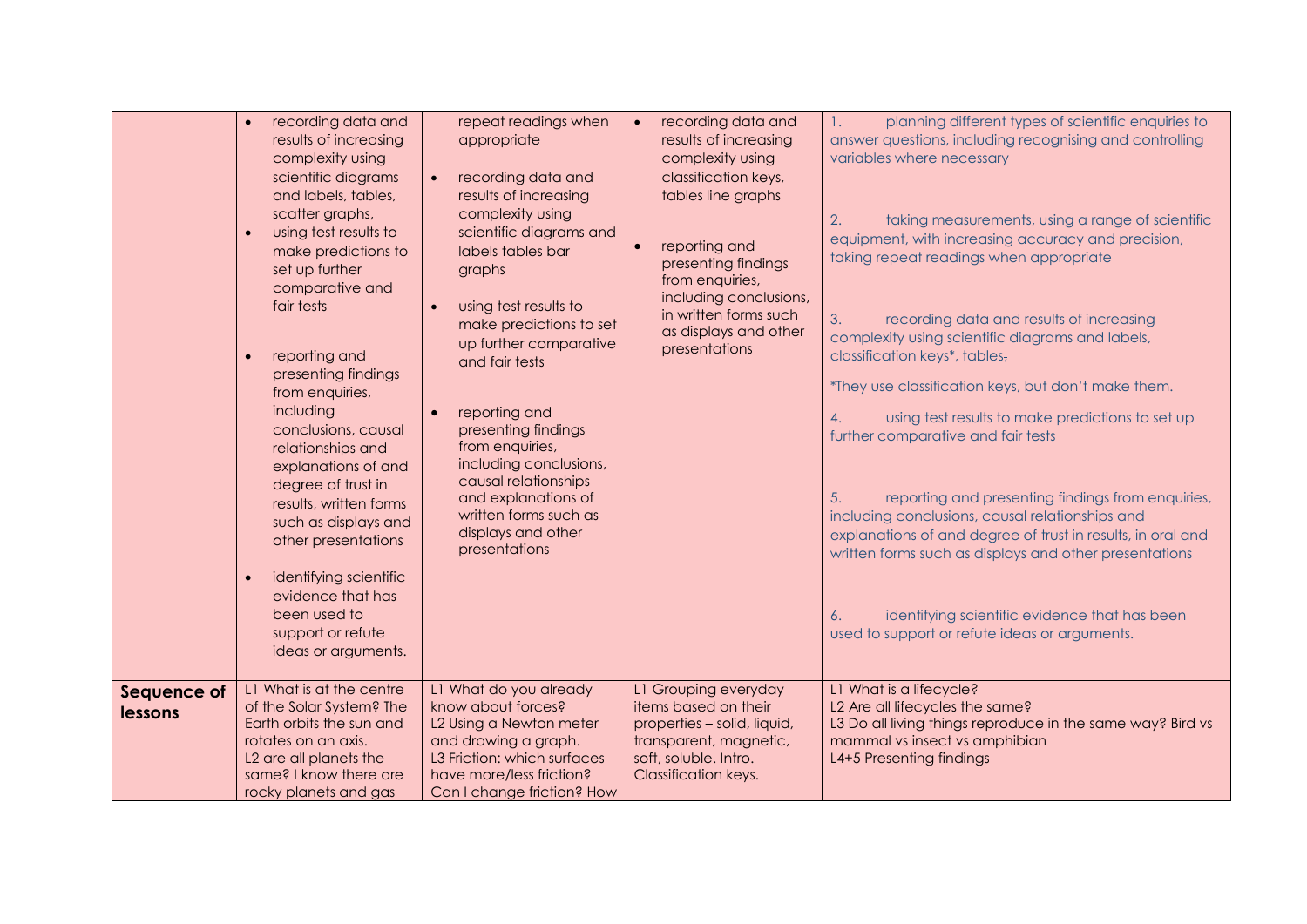|                    | giants. I know the order<br>of the planets<br>(homework)<br>L3 Why does the moon<br>change shape? The<br>moon DOES not emit<br>light; the orbit of the<br>moon means that<br>different amount are lit<br>up creating phases.<br>L4 I know that the Earth<br>is spherical<br>L5 What if the sun<br>rotated but the Earth<br>didn't? How day and<br>night are made.<br><b>Working Scientifically SLD</b><br>- making craters | does friction impact<br>movement? Presenting<br>data in a bar chart.<br>L3 Air resistance - can I<br>make a safer parachute?<br>L4 What are levers and<br>where can I find them?<br>L5 What are pulleys and<br>what do they do? | L2 Knowing why certain<br>materials are used for<br>certain jobs - waterproof,<br>flexible, durable, strong<br>etc<br>L3 Thermal<br>conductors/insulators-<br>Which cup will keep Miss<br>Goatman's coffee<br>warmest the longest?<br>L4 Separating mixtures<br>using sieving, magnets<br>and filters<br>L5 Solutions vs mixtures.<br>What things are soluble?<br>L6 Reversible and<br>irreversible changes. |            |
|--------------------|----------------------------------------------------------------------------------------------------------------------------------------------------------------------------------------------------------------------------------------------------------------------------------------------------------------------------------------------------------------------------------------------------------------------------|---------------------------------------------------------------------------------------------------------------------------------------------------------------------------------------------------------------------------------|--------------------------------------------------------------------------------------------------------------------------------------------------------------------------------------------------------------------------------------------------------------------------------------------------------------------------------------------------------------------------------------------------------------|------------|
| <b>Vocabulary:</b> | universe                                                                                                                                                                                                                                                                                                                                                                                                                   | pull                                                                                                                                                                                                                            | solid                                                                                                                                                                                                                                                                                                                                                                                                        | life cycle |
|                    | axis                                                                                                                                                                                                                                                                                                                                                                                                                       | push                                                                                                                                                                                                                            | sieve                                                                                                                                                                                                                                                                                                                                                                                                        | infant     |
|                    | planets                                                                                                                                                                                                                                                                                                                                                                                                                    | Newton meter                                                                                                                                                                                                                    | soluble                                                                                                                                                                                                                                                                                                                                                                                                      | teenager   |
|                    | crescent                                                                                                                                                                                                                                                                                                                                                                                                                   | friction                                                                                                                                                                                                                        | liquid                                                                                                                                                                                                                                                                                                                                                                                                       | offspring  |
|                    | day                                                                                                                                                                                                                                                                                                                                                                                                                        | force                                                                                                                                                                                                                           | magnet/magnetism                                                                                                                                                                                                                                                                                                                                                                                             | changes    |
|                    | orbit                                                                                                                                                                                                                                                                                                                                                                                                                      | fulcrum                                                                                                                                                                                                                         | insoluble                                                                                                                                                                                                                                                                                                                                                                                                    | reproduce  |
|                    | heliocentric                                                                                                                                                                                                                                                                                                                                                                                                               | mass                                                                                                                                                                                                                            | gas                                                                                                                                                                                                                                                                                                                                                                                                          | child      |
|                    | phases                                                                                                                                                                                                                                                                                                                                                                                                                     | gravity                                                                                                                                                                                                                         | mixture solution                                                                                                                                                                                                                                                                                                                                                                                             | adult      |
|                    | spherical                                                                                                                                                                                                                                                                                                                                                                                                                  | aerodynamic                                                                                                                                                                                                                     | flexible                                                                                                                                                                                                                                                                                                                                                                                                     | mating     |
|                    | night                                                                                                                                                                                                                                                                                                                                                                                                                      | levers                                                                                                                                                                                                                          | separate                                                                                                                                                                                                                                                                                                                                                                                                     | embryo     |
|                    | spin                                                                                                                                                                                                                                                                                                                                                                                                                       | pulleys                                                                                                                                                                                                                         | heat                                                                                                                                                                                                                                                                                                                                                                                                         | baby       |
|                    | geocentric                                                                                                                                                                                                                                                                                                                                                                                                                 | air resistance                                                                                                                                                                                                                  | material                                                                                                                                                                                                                                                                                                                                                                                                     | adolescent |